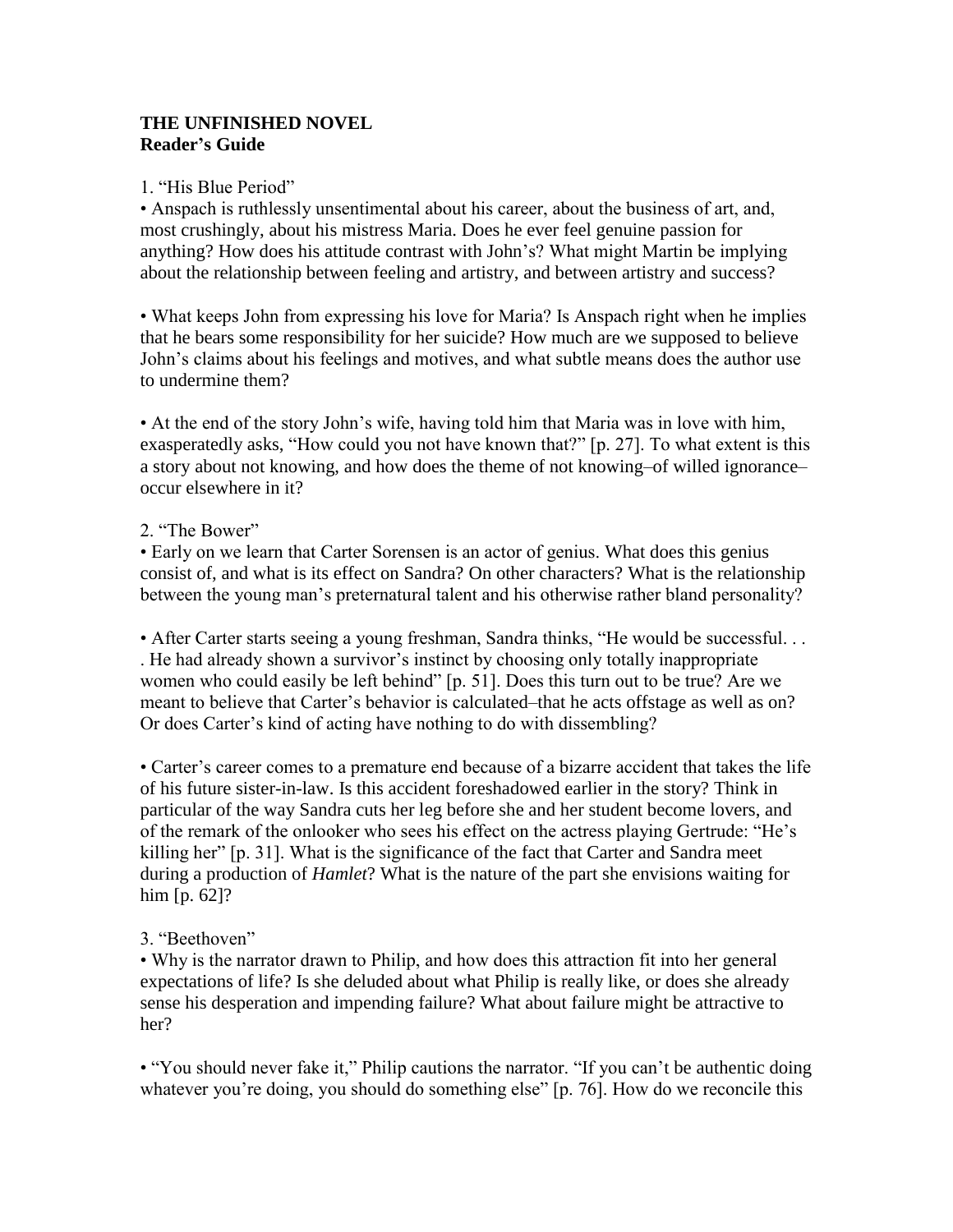with the fact that Philip is making his (indifferent) living painting portraits of Beethoven, whose face he likes because "It's easy to draw" [p. 75]? How do we reconcile this with the fact that he's still infatuated with Ingrid, an unabashedly commercial painter? Why does Martin, or her narrator, describe Ingrid in such precise detail while leaving Philip a visual blank?

## 4. "The Unfinished Novel"

• Maxwell makes a great deal of how ugly Rita has become since he last saw her. What is the effect of this? Are his descriptions marked by pity, or by gloating? Are we meant to see Rita's physical decay as a corollary to her moral ruin? How might this story be different if she were still beautiful?

• In their college writing workshop, Rita once justified Maxwell's shallow portrayals of women on grounds that "It mirrors forth the myopia of the narrator" [p. 101]. How does this observation resonate through the story? In what ways is Maxwell himself a myopic narrator? Which of his statements and observations may be untrustworthy?

• Rita tries to enlist Maxwell in a deal involving some ostensibly priceless Zuni pottery, which she claims has been entrusted to her by the tribe. Does Maxwell believe her? Ought the reader? In what ways is the pottery like Rita's legendary manuscript?

• How do you feel about what Maxwell ultimately does with Rita's novel? Regardless of any obligation he might have to carry out her last wishes, is he betraying a writer's responsibility to his art? Do you think the author believes that such a responsibility exists?

# 5. "The Open Door"

• Discuss the significance of Edith's exchange with an Italian reader concerning the English word choke, meaning the matted, inedible part of an artichoke. Edith's translator has misrendered the word as *cuore*, or "heart," and Edith, clarifying, cites the English homonym "choke," meaning to strangle. In what ways do both the heart and strangulation–not to mention a tough, indigestible residue–figure in this story?

• Although Edith is the more successful partner, Isabel has the advantages of youth and sexual attractiveness. Which of them has the greater power in their relationship, and how does their balance of power shift during the course of the story? Are you left feeling that they will stay together? Is Edith dismissing Isabel's proposition that they stay in Italy because she knows she could never function there, or does she do so simply out of fear, especially the fear that she would now be dependent on her lover?

# 6. "The Change"

• Are Gina's symptoms–"sleep disturbances, hot flashes, irritability, weight gain, loss of libido" [p. 187]–simply those of menopause, as Evan thinks, or is she undergoing a deeper transformation? What other misperceptions may he have about her? Evan's chief unhappiness seems to be that his wife has become strange to him, but doesn't this mirror